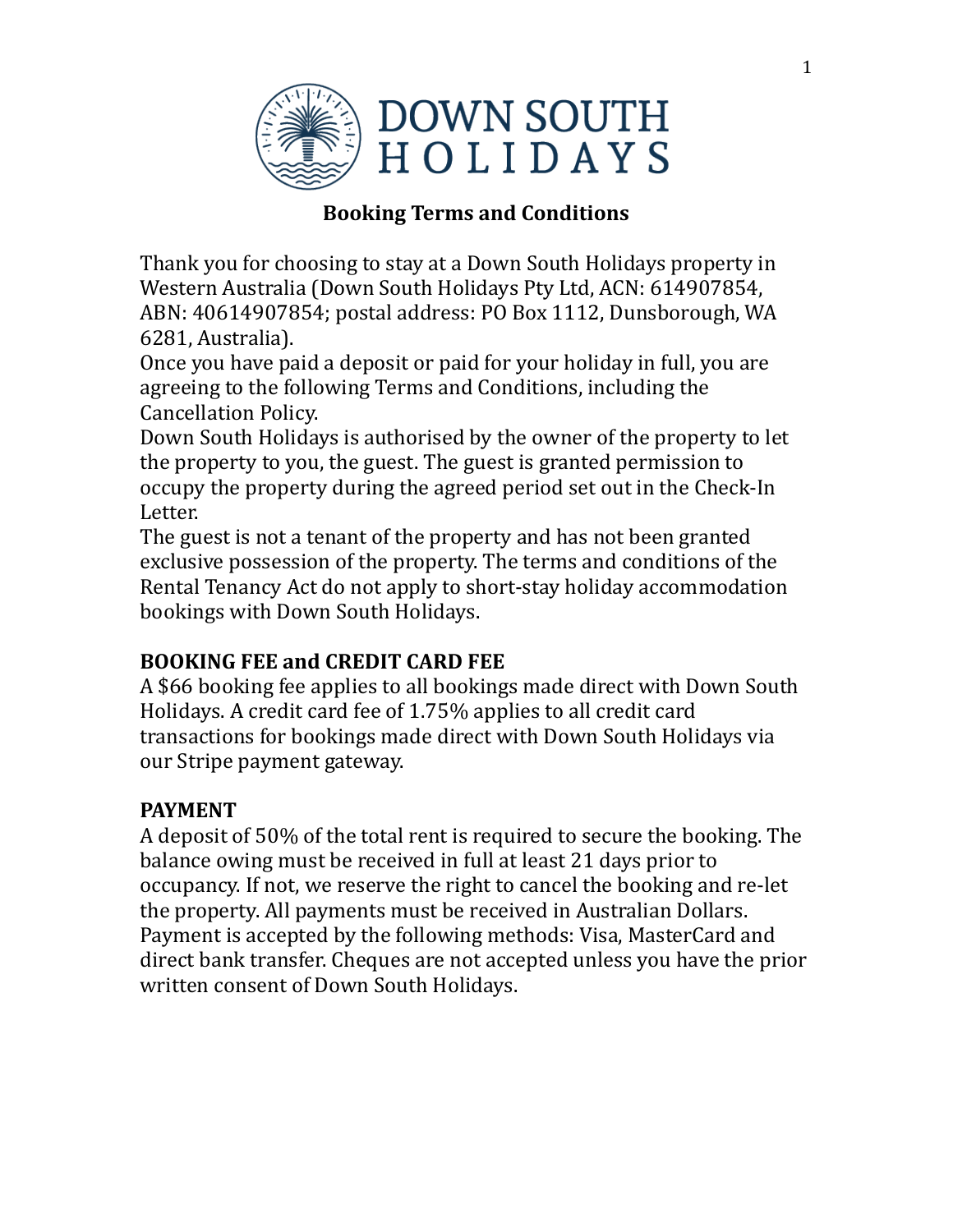

## **REFUNDABLE BOND/SECURITY DEPOSIT**

A refundable security bond will apply to each booking (varies from \$200) to  $$1,000$ ), and is payable with the final payment prior to your stay. This security bond, sometimes referred to as a deposit, will be held for the duration of your booking until the property is inspected after your departure. You authorise us to take funds from the security deposit to cover us or the owner for any costs or expenses, damages or other losses arising from the booking, including extra cleaning if required. Your bond will be refunded to you within seven days of departure via the method used to pay the bond. We cannot refund a bond to a different credit card.

## **SMOKING**

Smoking is not permitted inside any property or on verandahs or decks.

## **PARTIES & FUNCTIONS**

Parties, weddings and functions of any kind are strictly prohibited at Down South Holidays properties. We also do not allow Leavers and associated bookings and reserve the right to reject or revoke a booking from young adults or people under the age of 21 years.

The property is let to you for domestic occupation of no more than the number of people stipulated in the Check-In Letter. Use of the property as a venue of any kind or for commercial purposes is forbidden. Breach of this condition may result in immediate eviction. You may also forfeit your bond and we are also entitled to charge you extra fees for cleaning, garbage removal, property wear and tear, or repairs. These fees will be charged to you if the bond amount is exceeded.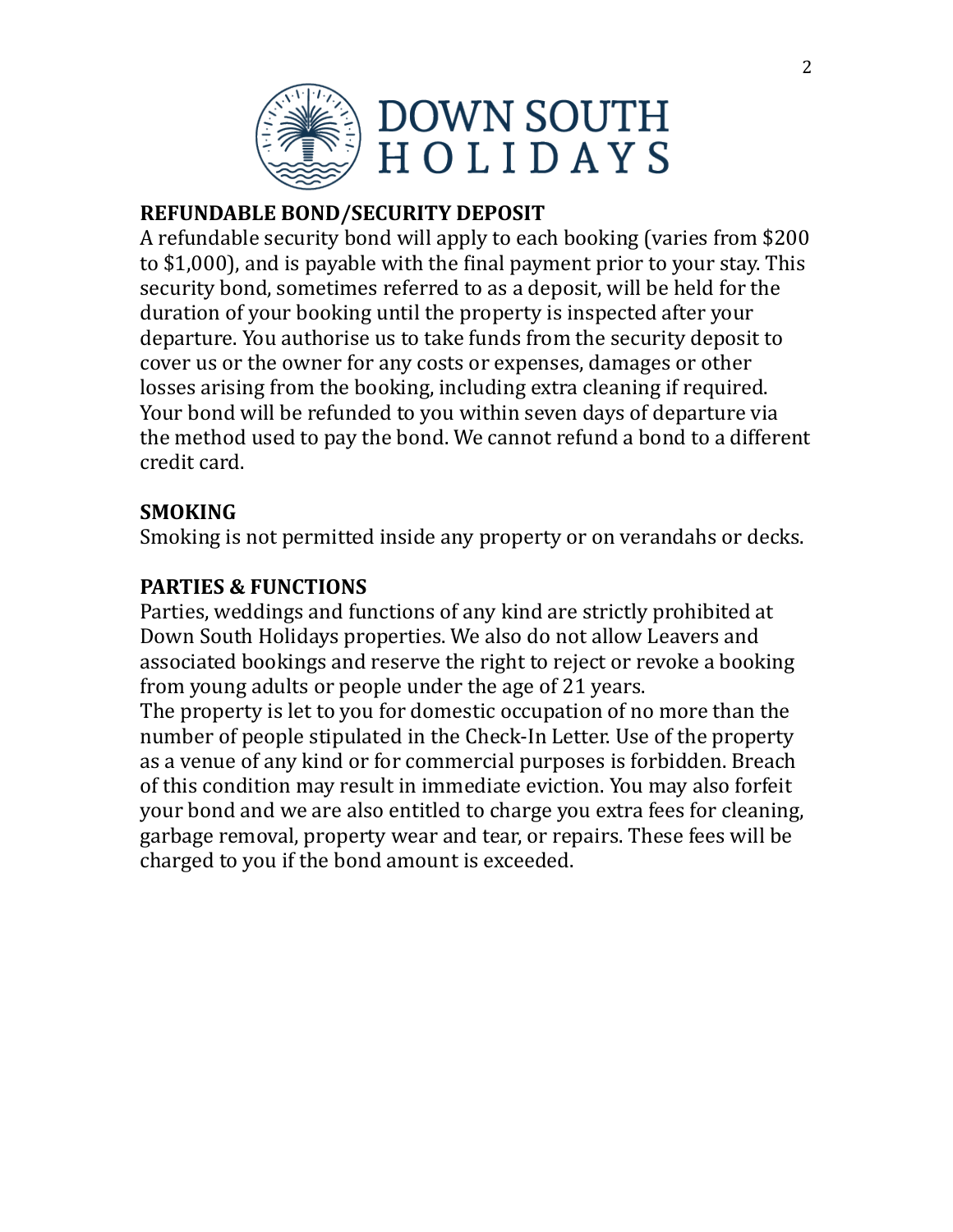

## **CANCELLATIONS and DATE CHANGES**

If you would like to cancel or vary your booking dates, please contact us immediately. A cancellation or amendment will not take effect until we receive confirmation in writing from you.

Bookings cancelled by more than 60 days from arrival date are fully refundable (less any credit card fees).

For cancellations within 60 days of arrival, money paid will not be refunded unless the house is re-let at the same rate for the entire period originally booked (or part thereof at our discretion).

Furthermore, you are liable to make the full payment (ie. balance owing) if your booking is less than 28 days from arrival date.

In the event of cancellation, and with reasonable notice, Down South Holidays will strive to re-book the property to others. Should a refund be applicable, it will be made by the payment method used by the guest at time of booking (less any credit card fees).

A variation of the booking which reduces the number of nights' stay or rent value will be treated as a cancellation.

A \$150 administration fee will be charged for any booking cancellation. If you fail to turn up to a booking in full or part, you will not be entitled to a refund or postponement of your booking.

## **CHECK IN/CHECK OUT**

Check-in time is  $3\text{pm}$  or later ( $2\text{pm}$  for the apartments) on the arrival date specified in the Check-In Letter and check out time is no later than 10am on the departure date specified in the Check-In Letter. These times must be strictly adhered to. Late departure is subject to prior arrangement and availability and extra charges may apply. The property must be secured with all windows and doors locked and the keys returned to the lock box each time the property is left temporarily unattended, and upon final departure.

If you overstay your departure time by more than two hours then we reserve the right to enter the property and remove your belongings. You will also be liable for an additional fee based on the daily property rental rate for the day (or part thereof) for any unauthorised overstaying.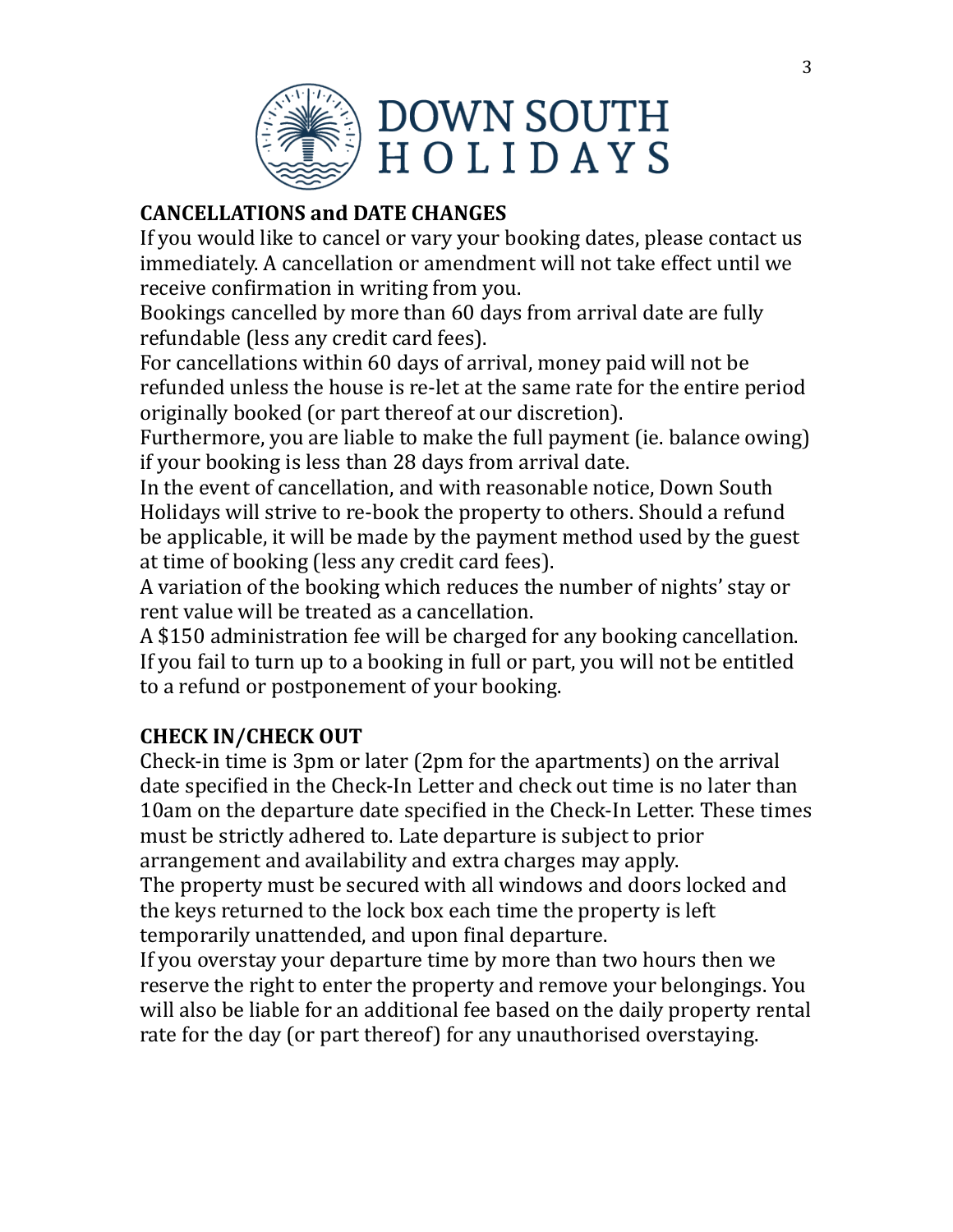

## **UNAVAILABILITY**

Down South Holidays and the property owners will make every effort to ensure the property is available for your booking however the owner reserves the right to refuse or revoke a booking.

Also, the owner and Down South Holidays reserve the right to make alterations to bookings due to unforeseen circumstances (eg fire, flood etc). 

Bookings are accepted by us in good faith as agents for the property owners but we cannot be held responsible for actions taken by the owner of the property, or other occurrences that are outside of our control such as:

- The property is sold
- The property is altered in any way
- The property is damaged in any way
- There are plumbing, wiring or pest invasion issues at the property
- There is construction work nearby
- Power outages and bushfires
- Pandemics
- The property is withdrawn from letting for any reason.

## **APPLIANCES and INVENTORY**

We will not be held liable or responsible in any way if the property's appliances or inventory items malfunction. Down South Holidays will not be responsible for any damage to or loss of a your data or digital material from internet, mobile phone and TV outages during your stay.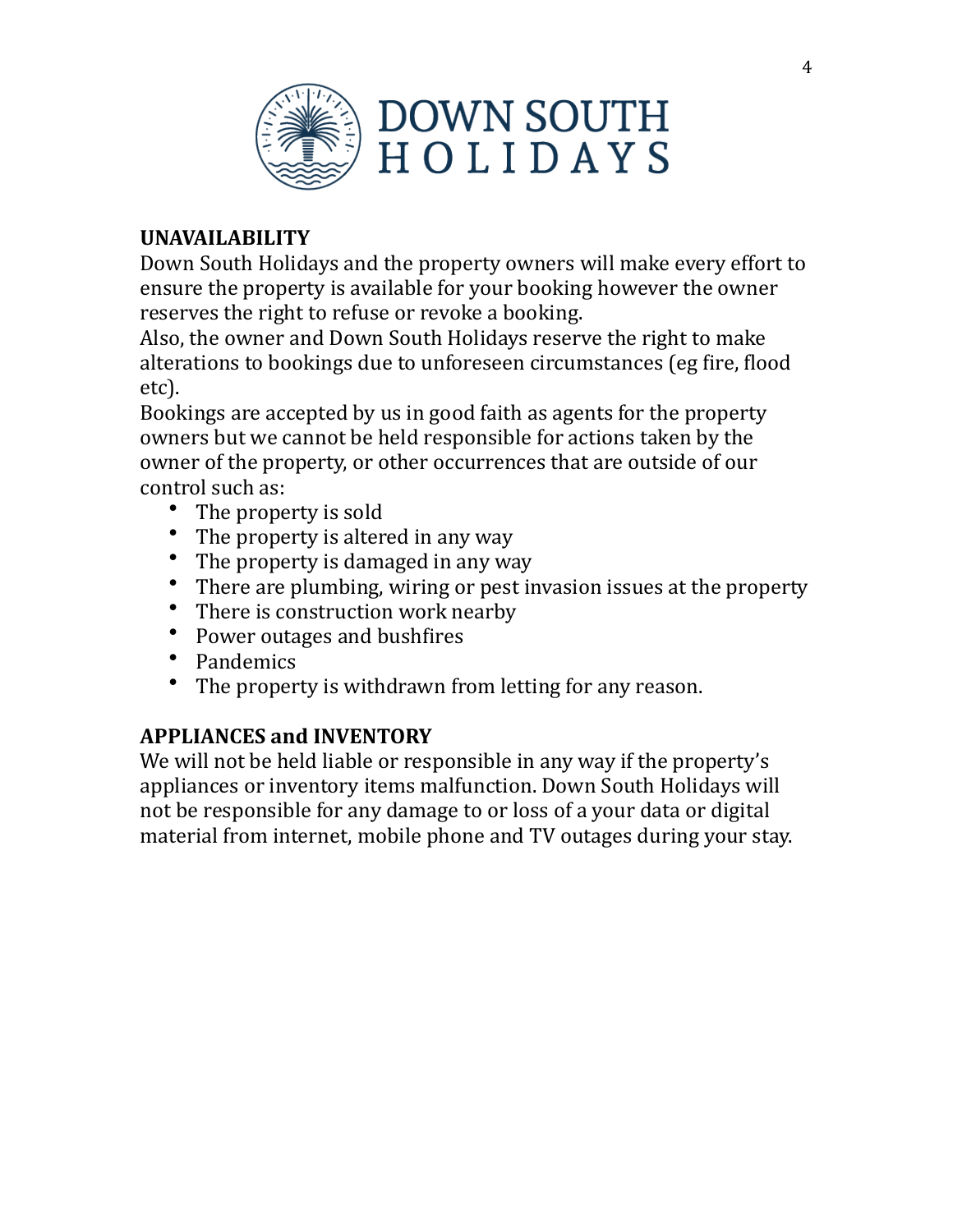

# **SAFETY and CONDUCT**

You are responsible for your own safety and the safety of your guests during your stay at the property. This includes:

- Supervising children at all times when in a spa or pool
- No climbing of fences, roofs, external structures, balustrades, balconies and internal structures such as bunk beds, stair rails and bathroom fixtures (or jumping from these structures).
- No outdoor fires unless in a designated fire pit or pizza oven during permitted City of Busselton fire season (refer to City of Busselton website or Facebook page for accurate burning times and to avoid illegal fire activities).
- No removal of light globes or gas fittings without the approval of the property manager.
- Children must be supervised when in an unfenced property or near a body of water either on or near the property.

You must read any fire or health and safety guidance included in the House Rules at the accommodation, including adhering to COVID-19 check-in procedures.

If you become aware of anything during your stay which you believe is a health and safety risk, you must inform us immediately.

# **OTHER GUEST RESPONSIBILITIES**

Guests must comply with all applicable Guest Guide rules and all instructions from management concerning occupancy, property, health, safety and the quiet enjoyment of the property and respect for its neighbours. 

We ask that you and your visitors are considerate regarding noise. Disturbances to neighbours, including excessive noise and loud music between 10pm and 8am, is prohibited and may result in termination and eviction without refund and extra charges may be made for security and other expenses.

Only the number of guests nominated and agreed to in the booking may stay in the property overnight (refer to the Check-In Letter). If any other persons stay, you will be liable to pay a supplement of up to \$500 per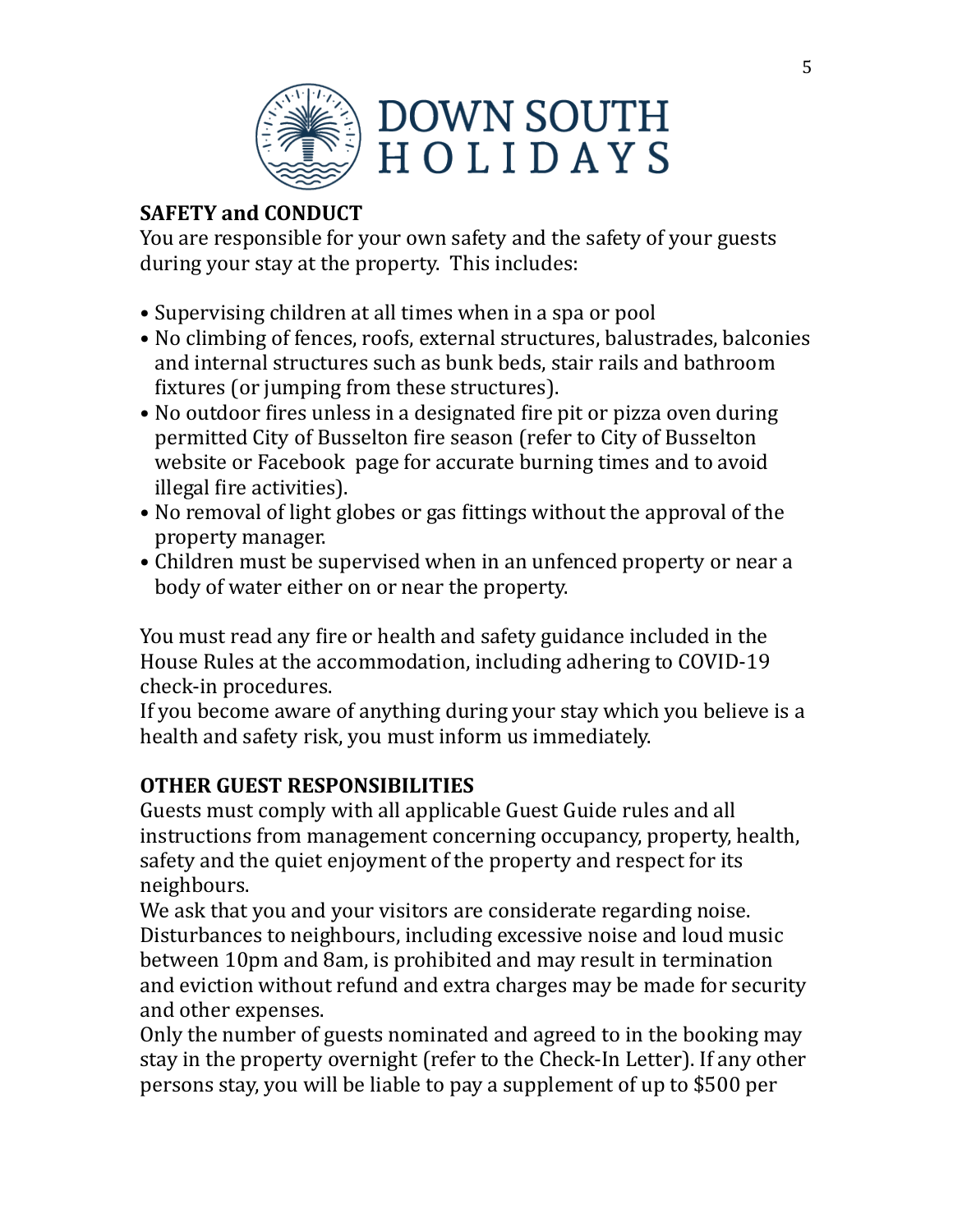

## **OTHER GUEST RESPONSIBILITIES (Continued)**

night in respect of each unauthorised guest and the rental may be terminated immediately. Setting up accommodation structures on the property, such as tents or caravans or campervans, is prohibited. If visitors are permitted to visit the property during the booking, guests must take full responsibility for their actions while they are at the property. If a visitor breaches these Booking Terms and Conditions, the guest will be held responsible.

Guests may not sub-let the property or use it as a venue for any commercial purpose during their booking.

Guests must respect and care for the property and its surrounds, including gardens and wildlife.

## **CLEANING and DEPARTURE INFORMATION**

All your food must be removed from fridges, freezers and pantries and all rubbish and recycling placed in the appropriate bins (where provided). Guest must take away their overflow rubbish and disposed of appropriately or charges will apply if we need to do this for you. Bins must be put out in time for weekly rubbish collection (refer to the *Guest Guide*). 

Dishwashers must be unloaded and all crockery and cutlery cleaned, dried and put away before departure. The property must be left in a clean and tidy condition or extra cleaning charges may be incurred. If you have used it, the BBQ must be left clean, free of debris and presentable for the next guests or a \$50 fee will be charged.

All furniture and furnishings must be left in the position they were in upon arrival. 

The property must be vacated on time and secured. All windows and doors are to be locked.

All keys must be returned to the key safe/lock box. If keys are lost, guests will be responsible for all charges involved in obtaining new keys, a minimum of \$50. A call-out fee of \$75 will apply if a guest locks themselves out of a property.

Guests must not strip the linen from beds or remove doona covers on departure.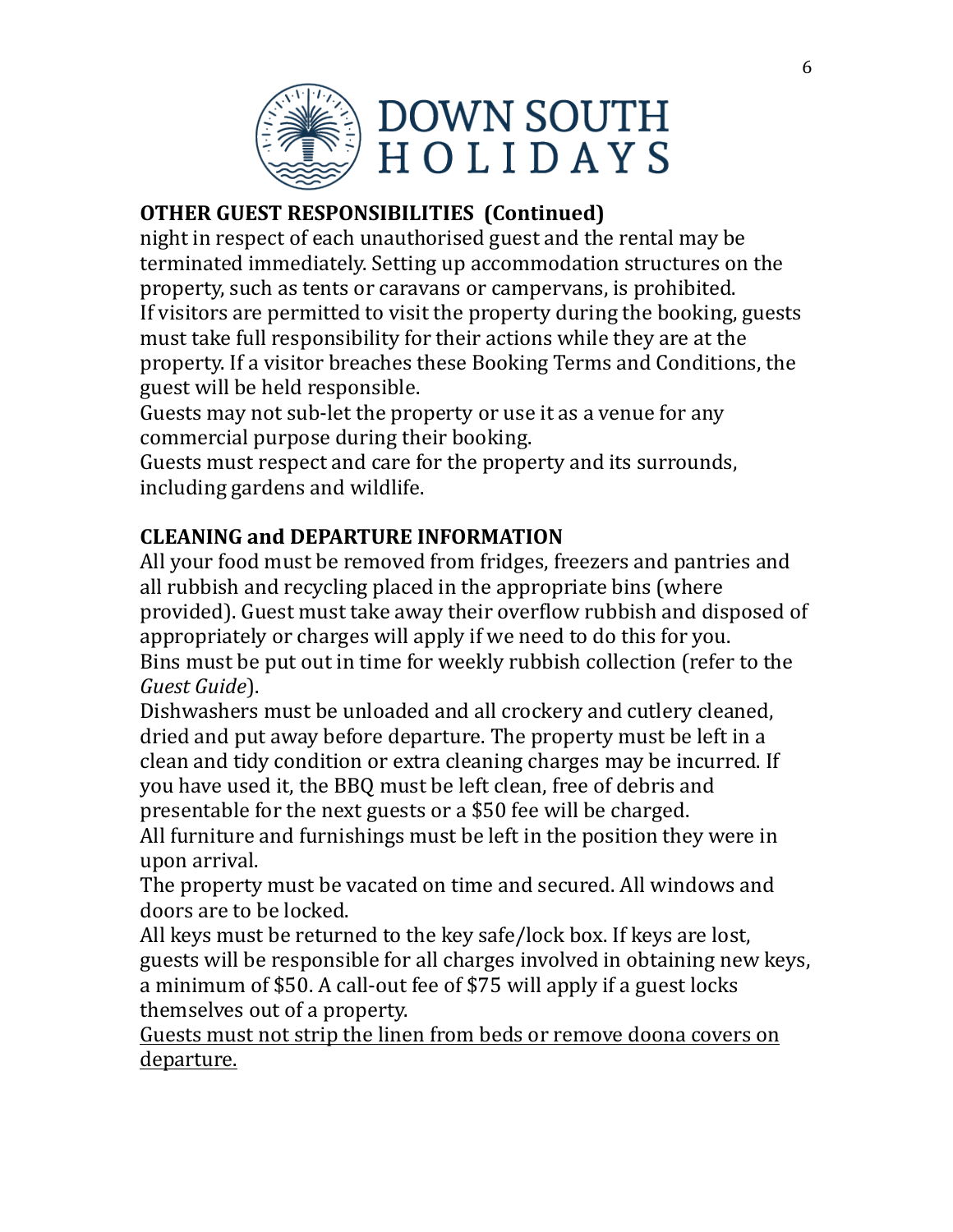

# **DAMAGES or BREAKAGES**

Please notify us of any damages, breakages or faulty appliances during your stay, even if you think it is fair wear and tear or not your fault. We will endeavour to rectify the issue as soon as possible and/or arrange for the cost of the damaged item to be deducted from your bond. If you do not notify us of any such damage before your departure you may be liable for the full replacement cost of the item.

#### **PROBLEMS or COMPLAINTS**

In the case of a problem or complaint, Down South Holidays requests that guests inform us immediately so that we have the chance to rectify the situation as quickly and efficiently as possible before your departure. Down South Holidays will not be responsible for any such problem or complaint which has not been drawn to our attention at the earliest opportunity, and/or if we have not been informed about it until the end of the booking.

We accept no responsibility for any loss or damage caused by either whole or partial loss of power, or malfunctioning appliances, and no refunds will be given as a result of any appliance being either wholly or partly unusable for any portion of the booking, for whatever reason.

#### **TRAVEL INSURANCE**

It is recommend all guests purchase comprehensive travel insurance to cover their booking. Down South Holidays and the property owner accepts no responsibility for any injuries, illnesses, incidents or accidents that may occur to guests or visitors whilst staying at the property or travelling to and from the property.

#### **ITEMS LEFT BEHIND**

Down South Holidays must be notified immediately of any items left behind by guests or visitors. We will happily return lost items by post upon prepayment of postage and packaging, plus a handling fee.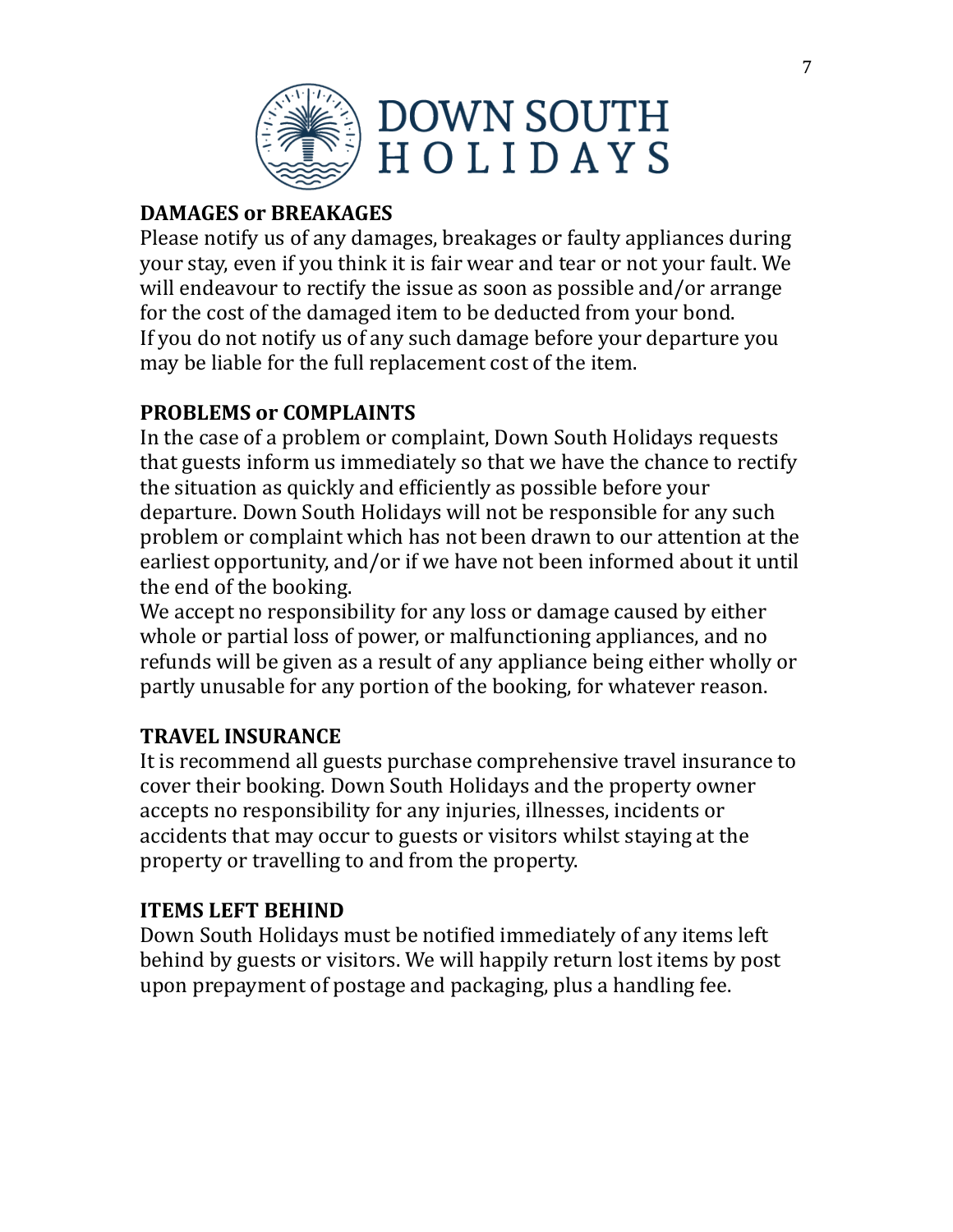

#### **PETS**

Pets are not permitted at any Down South Holidays property unless the guest has permission to bring a pet to a designated Pet Friendly property. Any breach of this condition may result in termination and eviction without refund and extra charges may be made for cleaning and other expenses.

Where a property is designated as pet friendly, and Down South Holidays has agreed to pets being allowed to stay, pet owners will be responsible for the following:

- Pet owners will be responsible for cleaning up after their pets, both inside and outside the property.
- Bring all your own petting bedding and feeding bowls.
- Pets must be house-trained and flea free.
- Pets must be kept under control at all times and not be allowed to roam or wander onto neighbouring properties and dogs must not be left unattended at the property to bark or disturb the neighbours in any way as a noise complaint may affect the return of your bond.
- Pets are not allowed on the furniture, on beds or in any bedrooms at any time. Damage to property or mess caused by pets may incur extra cleaning fees. Any such fees will be removed from the Security Deposit or charged to the guest's credit card if the Security Deposit amount is exceeded.

#### **LINEN**

Beds will be made up by Down South Holidays prior to arrival, and stripped after departure. Guests must not strip bed linen on departure This is the cleaning team's job.